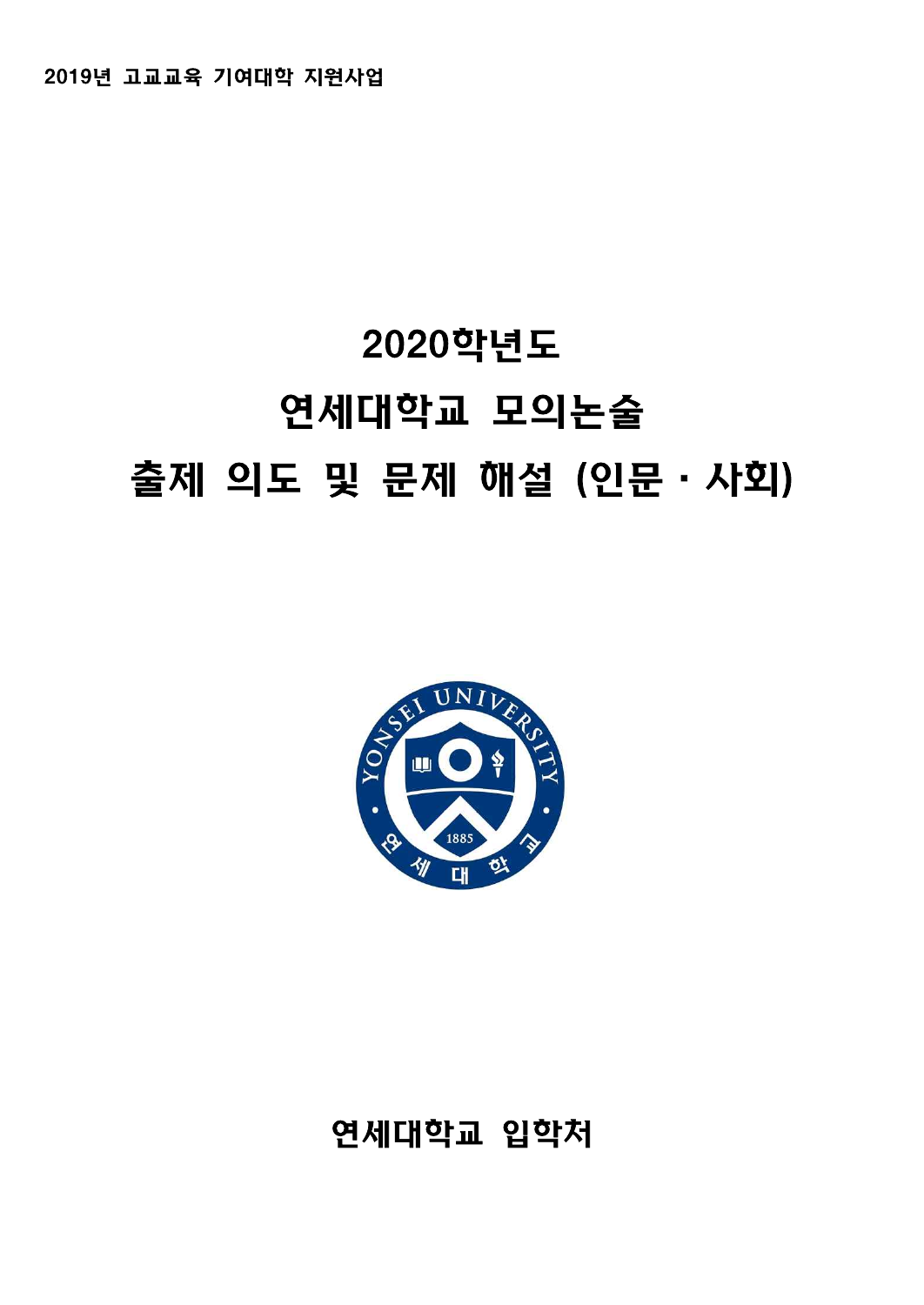# **2020학년도 연세대학교 모의논술 문제(인문·사회계열) 제시문 <가>**

- 소크라테스: 나는 이런 이야기를 들었네. 이집트 나우크라티스 지방에 테우트라는 신이 있었는데, 이 신은 숫자와 계산법, 기하학, 천문학은 물론이고, 장기와 주사위 놀이, 게다가 문자까지 발명했다고 하네. 어느 날 테우트는 이집트의 왕인 타무스를 찾아가 자신이 만든 기술들을 보여주면서 이집트 사람들에게 그 기술들을 보급해야 한다고 말했네. 왕은 그 기술 하나하나에 어떤 유익함이 있는지 물었고, 테우트는 상세히 설명했지. 그런데 대 화가 문자에 이르자, 테우트가 이렇게 말했다네. "왕이여, 이 배움은 이집트 사람들을 더욱 지혜롭게 하고 기억 력을 높여줄 것입니다. 왜냐하면 그것은 기억과 지혜의 묘약으로 발명된 것이니까요." 그러자 타무스가 이렇게 대답했네. "기술이 뛰어난 테우트여. 그대는 문자의 아버지로서 그것에 대해 선의를 품고 있기에 그렇게 말하겠 지만, 내 생각은 정반대요. 왜냐하면 문자는 그것을 배운 사람들로 하여금 기억에 무관심하게 해서 그들의 영혼 속에 망각을 낳아, 그들은 글에 대한 믿음 탓에 바깥에 있는 흔적에 의존할 뿐 스스로 기억해 내려하지 않기 때문이오. 그러니 당신이 발명한 것은 기억의 묘약이 아니라 상기의 묘약이고, 그대가 제자들에게 주는 것은 지 혜의 겉모양이지 참모습이 아니라오. 그들은 그대 덕분에 많은 것을 듣게 되고, 자신들이 많이 안다고 생각하겠 지만 사실 대부분 그들은 무지하고 누군가를 상대하는 데도 어려움이 있을 것이니 그들은 진정으로 지혜로운 자가 아니라 겉보기에 지혜로운 자일뿐이요. 그러니 기술을 문자에 담아 남긴다고 생각하는 사람은 물론, 문자 로부터 무언가 명확하고 확실함이 생겨나리라는 생각에 그것을 받아들이는 사람은 참으로 어리석은 사람일세.<br>그는 글로 쓰인 말들이 이미 앎을 가진 사람에게 상기시키는 것 이상의 일을 한다고 착각하고 있기 때문이네.
- 파이드로스: 지당한 말씀입니다.<br>소크라테스: 글쓰기에는 뭔가 이런 기이한 점이 있으니, 사실 그것은 그림 그리기와 똑같네. 그려진 것들은 살아 있는 생물처럼 보이지만, 자네가 어떤 질문을 던지면 무겁게 침묵한다네. 글도 똑같다네. 자네에게는 그것들이 마치 무언가 생각을 가지고 말하는 것처럼 보일 수도 있겠지만, 그 글에서 무언가 배우고 싶은 것이 있어서 질 문을 던지면 그것은 언제나 한 가지의 같은 것만을 가리키지. 일단 글로 쓰이고 나면, 모든 말은 장소를 가리지 않고 그것을 이해하는 사람들 주변과 그 말이 전혀 먹히지 않는 사람들 주변을 똑같이 맴돌면서, 말을 걸어야 할 사람들과 그렇지 않은 사람들을 가려내지 못하네. 참된 인식과 함께, 배우는 자의 영혼 속에 쓰인 말은 자신 을 지킬 힘이 있고, 상대해서 말을 해야 할 사람들과 침묵해야 할 사람들을 가려낼 줄 안다네. 파이드로스: 당신은 앎이 있는 자의 말을 일컬어 살아 있고 영혼이 있는 것이라고 말하는 거군요. 글로 쓰인 말은
- 그것의 영상(映像)이라고 불러야 마땅할 겁니다.

#### **제시문 <나>**

 By contrast with natural, oral speech, writing is completely artificial. There is no way to write 'naturally.' Oral speech is fully natural to human beings in the sense that every human being in every culture who is not physiologically\* or psychologically disabled learns to talk. To say writing is artificial is not to condemn it but to praise it. Like other artificial creations and indeed more than any other, it is truly invaluable and indeed essential for the realization of fuller, interior, human potentials. Technologies are not mere exterior aids but also interior transformations of consciousness, and never more than when they affect the word. Writing heightens consciousness and it also provides for consciousness as nothing else does. Oral cultures indeed produce powerful and beautiful verbal performances of high artistic and human worth. Nevertheless, without writing, human consciousness cannot achieve its fuller potentials, cannot produce other beautiful and powerful creations. In this sense, orality needs to produce and is destined to produce writing. Literacy is absolutely necessary for the development not only of science but also of history, philosophy, explanatory understanding of literature and of any art, and indeed for the explanation of language (including oral speech) itself. There is hardly an oral culture left in the world today that is not somehow aware of the vast complex of powers forever inaccessible without literacy.

Technologies are artificial, but — paradox again — artificiality is natural to human beings. Technology, properly interiorized, does not degrade human life but on the contrary enhances it. The use of a technology can enrich the human mind, enlarge the human spirit, and intensify its interior life. Writing is an even more deeply interiorized technology than instrumental musical performance is. With telephone, radio, television, and various kinds of digital media, electronic technology has brought us into the age of 'secondary orality,' by contrast with primary orality, which refers to thought and its verbal expression totally untouched by any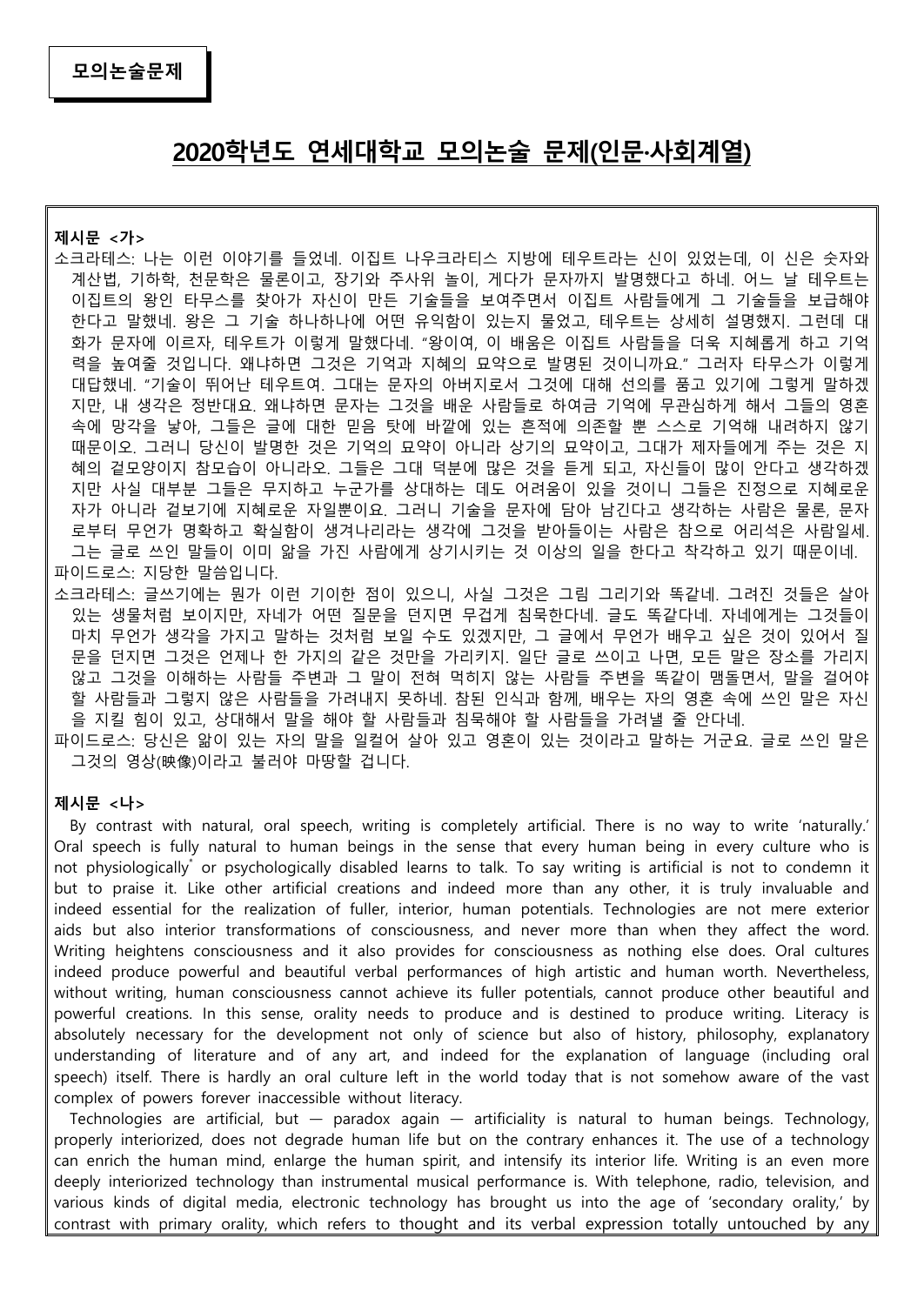knowledge developed through writing or print. But secondary orality is essentially a more deliberate and self-conscious orality, based permanently on the use of writing and print. Secondary orality is both remarkably like and remarkably unlike primary orality. Like primary orality, secondary orality has generated a strong group sense, for listening to spoken words forms hearers into a group, a true audience, just as reading written or printed texts turns individuals in on themselves. But secondary orality generates a sense for groups immeasurably larger than those of primary oral culture as is indicated by McLuhan's 'global village.' Moreover, before writing, oral folk were group-minded because no possible alternative had presented itself. In our age of secondary orality, we are group-minded self-consciously and programmatically. The contrast between oratory in the past and in today's world well highlights the contrast between primary and secondary orality. Radio, television, and social media have brought major political figures as public speakers to a larger public than was ever possible before modern electronic developments. Thus in a sense orality has come into its own more than ever before. But it is not the old orality. The old style oratory\*\* coming from primary orality is gone forever.

- \* physiologically: an adverbial form of physiology, meaning a branch of biology that deals with the functions and activities of life or of living matter (such as organs, tissues, or cells) and of the physical and chemical phenomena involved
- \*\* oratory: the art of speaking in public eloquently or effectively

#### **제시문 <다>**

 글쓰기와 글 읽기는 사치스러운 일인데, 왜냐하면 이를 위해서는 여가시간이 필요하기 때문이다. 19세기의 감옥 만큼이나 많은 시간을 자기 자신에게 몰두할 수 있는 곳이 또 있었을까? 감옥은 반체제 인사들의 또 다른 대학이 었으며, 최상의 도덕적 자각을 얻을 수 있는 장소였다. 서구 자본주의와 동구 공산주의에 대항하는 사회적 항거의 실험실은 독재 체제 아래의 강제수용소와 포로수용소였다. 1840년부터 1930년까지 유럽의 감옥에 수감되었던 이 들의 명단을 살펴보면, 우리는 그 속에서 유명한 사회주의자들의 이름을 찾아볼 수 있다. 또한 어디에서나 쫓기는 신세였던 예전의 사회주의는 국경을 넘는 일에 능숙하게 되었고, 따라서 유럽 문화가 낳은 고유한 산물로서 등장 할 수 있었다. 사회주의자들이 유럽 대륙의 이곳저곳에 흩어져 있음으로써 서신 교환이 촉진되었고, 따라서 지식 인들의 창조성이 꽃필 수 있었다. 그들의 몸은 자주 만나지 못하더라도 마음은 서로 더 가까이 있었다. 확실히 사 회주의적 글쓰기는 서간문학에 빚을 지고 있다. 마르크스와 엥겔스는 이론적 작업의 절반을 편지로 수행했으며,<br>사실상 그들의 모든 정치적 활동은 우체통을 거쳐서 이루어졌던 것이다.

 오늘날 각종 미디어가 발달하면서 사람들은 더욱 사교적으로 변해가지만, 다른 사람들의 생각에 대해서는 점점 더 무지해지고 있다. 대화는 늘어났는데, 논쟁은 줄어든 것이다. 전화는 서신의 기술을 파괴했고, 그러한 과정을 통해 사고를 합리화하고 체계화하려는 시도가 지니고 있었던 권위는 손상되기에 이르렀다. 우리가 전화 수화기를 붙들고 복잡한 원리와 주제들에 관해 이야기를 나누는 일은 거의 없다. 우리는 수다를 떨기 위해 전화를 사용한 다. 사소한 말들의 홍수 속에서 보편적인 성격을 띠는 거창한 논의는 이제 개인의 내밀한 장신구 비슷한 것이 되 었다. 누군가에게 무슨 일이 일어나고 있는지 알기 위해서 우리는 텔레비전을 봐야만 하고, 따라서 집에 머물 수 밖에 없다. 이는 말하자면 '자발적인 자택 감금'이라고 할 수 있는데, 왜냐하면 "한 사람의 집은 곧 그의 성이다" 라는 속담 아래 깔린 의미는 "사람들은 모두 자기 일만 생각한다"는 것이기 때문이다. 텔레비전은 고립된 개인들 에게 일방적인 말을 전달할 따름이다. 또 휴대전화는 끝없는 일대일 관계일 뿐이며, 우리의 머리에서 보편적인 것 을 몰아낸다. 전자우편(e-mail)이 서신 교환의 장점을 회복시키지는 못했다. '우편'이라는 표현에도 불구하고 그것 이 실제로는 편지보다 대화에 가깝기 때문이다. 간단한 메시지를 빠르게 주고받는다는 특성 때문에 전자우편은 글이라기보다는 말과 같은 성격을 갖는다. 그것은 짧고 일시적이고 즉흥적이며 대개 감정적이다. 이러한 구술적 성격의 글쓰기에는 일관된 논리가 들어설 여지가 없다. 전자우편은 사람들이 함께 추상적이고 일반적인 사유를 정립해나가는 데 별 도움을 주지 못한다. 텔레비전, 휴대전화, 인터넷 역시 세계화를 위해서는 좋은 것이지만, 사 람들 간 연대의 유기적인 성격을 감소시킴으로써 세계시민주의에는 해로운 것이다. 그것들은 만남과 대화를 활성 화함으로써 개인적 관계의 영역을 확장하지만, 동시에 그 관계들을 사적인 것으로 만들 뿐이다. 말하자면, 그것들 은 세계화하면서도 오히려 특수화하고 있는 것이다.

#### **제시문 <라>**

 제2의 구술성(secondary orality)과 관련된 디지털 매체의 사용이 공동체 의식의 감소를 가지고 온다는 이론을 검토하기 위하여 전 세계의 도시들을 대상으로 도시별 디지털 매체 사용량과 공동체 의식 간의 관계를 조사하는 연구가 진행되었다. 디지털 매체 사용량은 전자우편(e-mail)과 협업 소셜미디어(collaborative social media)\* 중 하 나를 매일 이용하는 도시민의 비율로 조사되었으며, 공동체 의식의 점수는 설문조사를 통한 해당 도시 거주자들 의 평균으로 측정되었다. 그 점수의 범위는 0점부터 100점이다. 이 연구 결과, 조사된 도시들 사이에서는 디지털 매체 사용량이 3% 증가할 때 공동체 의식 점수가 평균 10점 하락하였고, 이 감소량은 정규분포를 따랐다. 단, 거 주자가 500만 이상인 대규모 도시만을 대상으로 한 경우는 이 정규분포의 표준편차는 5점이었으며, 아시아 도시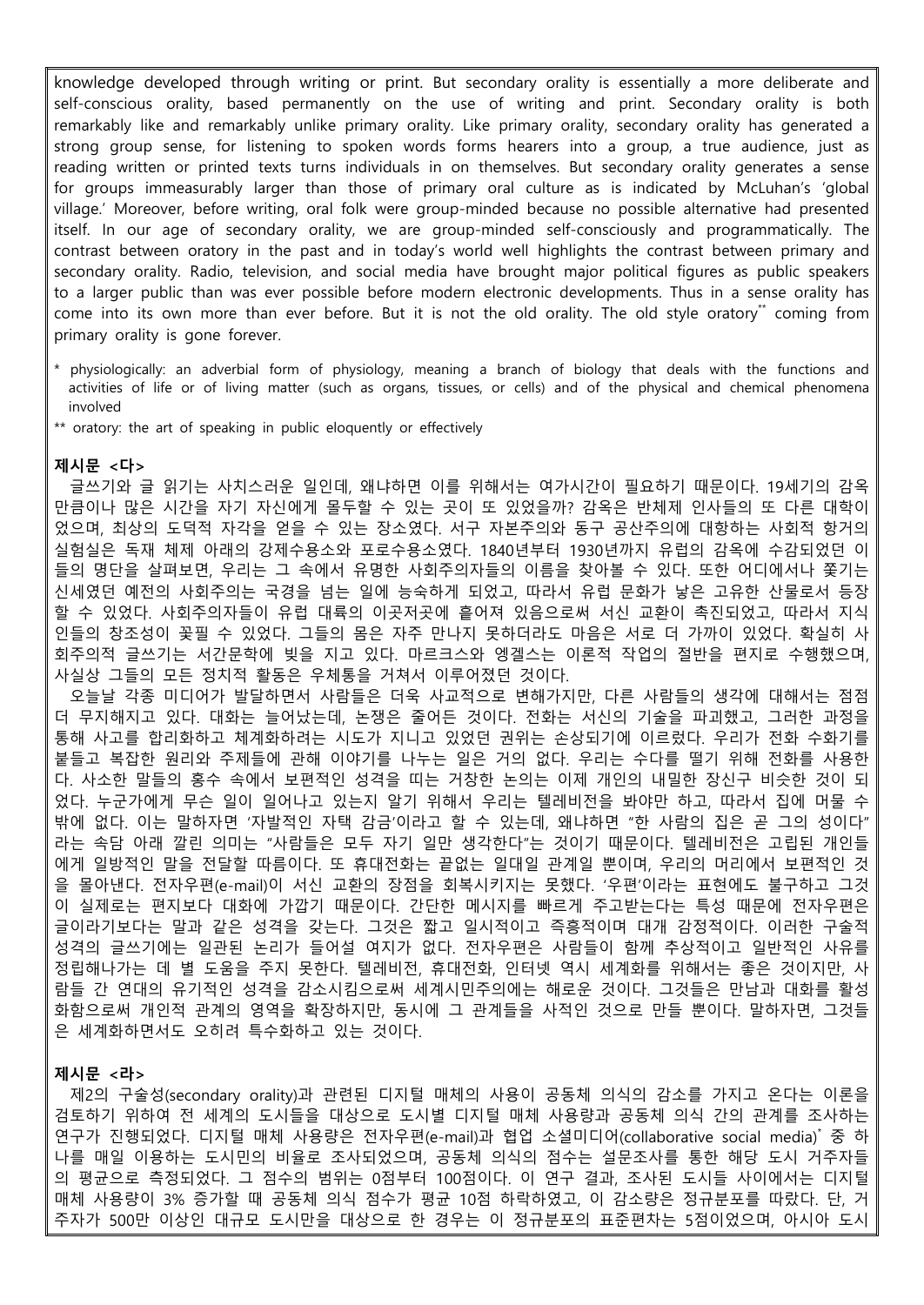만을 대상으로 한 경우에는 표준편차가 10점이었다.\*\* 서울시는 디지털 매체의 사용 증가에 따른 공동체 의식의 감소를 막기 위한 대책을 수립하기로 하였다. 이 대책을 위해 서울시가 독자적인 연구를 수행한 결과, 서울 시민 들의 전자우편과 협업 소셜미디어 사용량이 1년 후에 3% 늘어날 것으로 예상된다.

\* 협업 소셜미디어는 위키피디아, 네이버 지식iN 등 일반인들이 참여하여 지식생산에 기여하는 소셜미디어를 의미한다.<br>\*\* Z가 표준정규분포를 따르는 확률변수일 때, 우리는 다음과 같이 가정한다.<br>P (| Z | ≤ 0.50) = 0.383, P (| Z | ≤ 1.00) = 0.6826, P (| Z | ≤ 1.65) = 0.90, P (| Z | ≤ 1.96) = 0.95

- 
- 
- $P(|Z| \le 2.00) = 0.9544$ ,  $P(|Z| \le 2.58) = 0.99$ ,  $P(|Z| \le 3) = 0.998$

문제 1. 제시문 <가>, <나>, <다>를 읽고 다음 물음에 답하시오. (1,200자 내외, 50점)

1-(1) 제시문 <가>, <나>, <다>에 나타난 '글쓰기'와 '지식 발전'의 관계에 대한 다양한 관점을 비교, 분석하시오.

1-(2) 제시문 <나>와 제시문 <다> 각각의 관점에서 다음의 사례를 평가하시오.

- 독립적이고 자유로운 뉴욕 여성의 삶과 사랑을 그려낸 미국 TV 드라마가 한때 전 세계적인 인기를 끌었다.<br>이 드라마는 대만의 고학력 여성들 사이에서도 매우 환영받았다. 그들은 인터넷 게시판에서 드라마 내용에 관해 활발한 토론을 벌이기도 했다. 여성에게 정숙함과 자기희생을 기대하는 대만의 문화적 전통은 그 당시 여성 경제력 증가와 그에 따른 정서의 변화를 적극적으로 수용하지 못했다. 이러한 상황에서 미국 드라마는 이른바 '바람직한 여성'이 되어야 하는 의무와 더 자유롭고 개인주의적인 생활양식을 원하는 욕망을 절충하려 는 대만 여성들에게 문화적 대안을 제공했으며, 남성 지배적 세계에서 여성의 주체성을 찾기 위한 투쟁에 영 감을 제공했다. 다른 한편, 여성 시청자들은 드라마의 감각적 세계를 즐기며 개인적 만족을 추구하는 경향도 드러냈다. 한 여성은 인터뷰에서 이 드라마의 교훈이 "스스로 원하는 것을 선택하고, 자신을 비참하게 만들지 말라"는 것이라고 말했다.

문제 2. 제시문 <라>를 근거로 하여 다음 물음에 답하시오. (1,200자 내외, 50점)

2-(1) 제시문 <라>에서 언급한 연구 결과를 이용하기 위하여 우리는 두 가지 측면으로 접근할 수 있다. 하나는 서울시를 거주자 500만 이상의 대규모 도시라는 측면에서 접근하는 경우이고, 다른 하나는 서울시를 아시아 도 시라는 측면에서 접근하는 경우이다. 이 두 경우가 서울시 대책에 어떻게 다른 영향을 미칠지 설명하시오.

2-(2) 제시문 <라>의 연구 결과는 아래 표와 같다. [표 1], [표 2], [표 3] 각각을 제시문 <나>와 <다>의 관점 에서 평가하시오. (표 안의 숫자는 해당 도시의 수를 의미한다.)

| [표 1]     | 이메일 사용량 | 공동체 의식      |             |            |
|-----------|---------|-------------|-------------|------------|
|           |         | 낮다          | 높다          | 합계         |
|           | 많다      | 432 (54.1%) | 367 (45.9%) | 799 (100%) |
|           | 적다      | 482 (63.3%) | 279 (36.7%) | 761 (100%) |
|           |         |             |             |            |
| $[\pm 2]$ | 독서량     | 공동체 의식      |             |            |
|           |         | 낮다          | 높다          | 합계         |
|           | 많다      | 428 (49.7%) | 434 (50.3%) | 862 (100%) |
|           | 적다      | 486 (69.6%) | 212 (30.4%) | 698 (100%) |
| $[\pm 3]$ |         |             |             |            |
|           | 협업 미디어* | 공동체 의식      |             |            |
|           | 사용량     | 낮다          | 높다          | 합계         |
|           | 많다      | 341 (51.0%) | 327 (49.0%) | 668 (100%) |
|           | 적다      | 573 (64.2%) | 319 (35.8%) | 892 (100%) |

\* 협업 미디어는 제시문 <라>에서 설명한 협업 소셜미디어를 의미한다.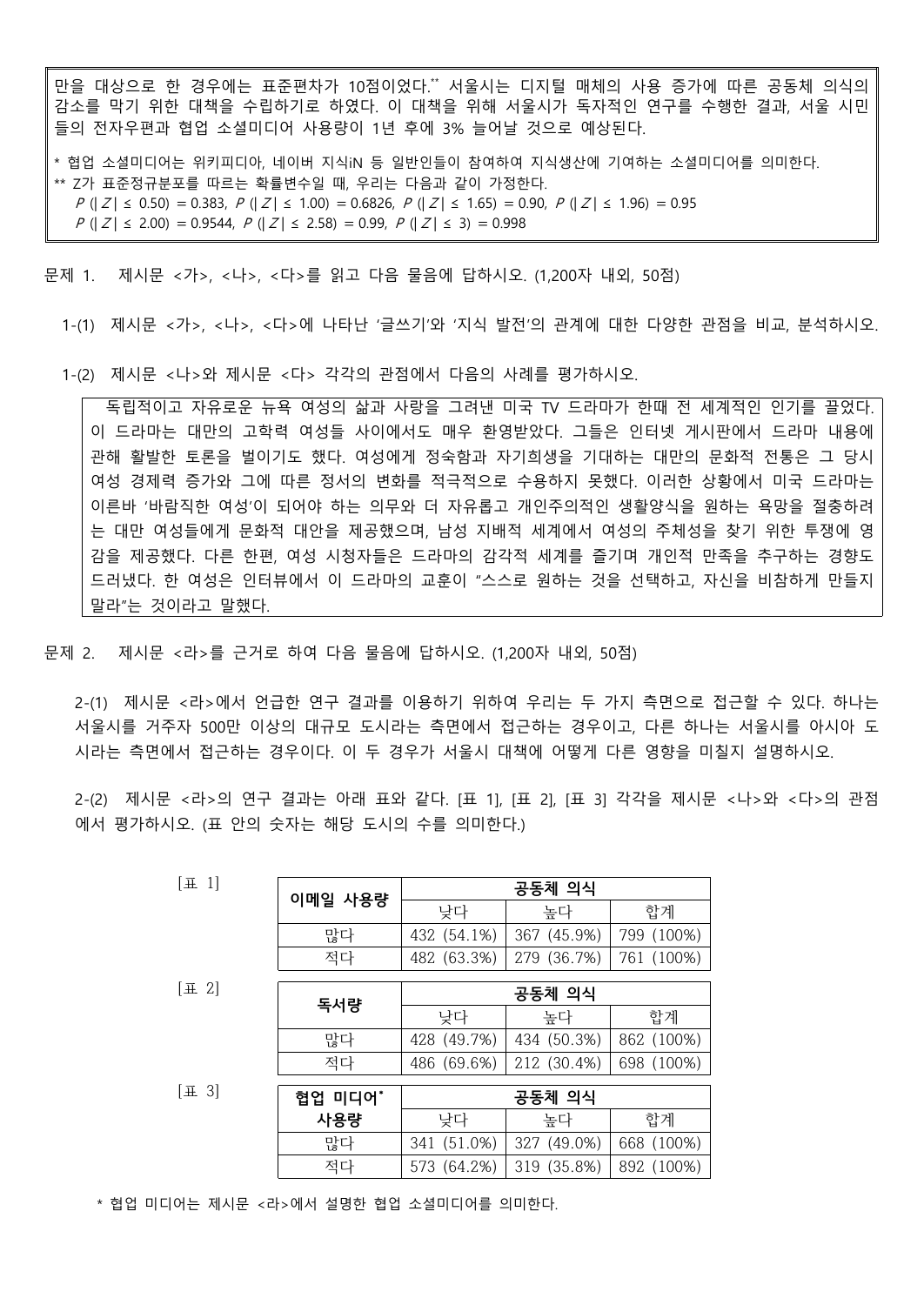#### **1. 출제의도**

#### **<전체 문항 출제의도>**

1. 이번 연세대학교 인문/사회계열 모의논술은 고등학교 교과과정을 최대한 반영하면서도 수험생들의 종합적인 사 고능력을 측정하려는 다면사고형 논술시험의 취지에 맞게 구성되었다.

2. 고등학교 교과과정에서 다루어지는 '구술성'을 '문자'와 '지식의 발전' 등과 관련지어 사고하고, 이에 관한 다양 한 관점을 파악하고 추론할 수 있는 능력을 평가하는 통합적인 문제로 구성하였다.

3. 제시문은 교과서에서 발췌하거나 교과서에서 다루는 주제 및 내용에 준하여 선정하였다. 이를 통해 현행 고등 학교 교과과정에서 습득한 다양한 주제와 개념들을 종합적으로 이해하고 교과서 지문들에 익숙한 수험생이라면 충분히 답할 수 있도록 했다.

4. 간단한 표를 통합하여 해석하는 능력과 이를 다른 제시문들과 연관지어 종합적으로 사고하고 창의적으로 추론 하는 능력을 평가하고자 하였다.

#### **<고등학교 교육과정과의 연계성>**

[확률과 통계]에서 다루는 평균과 표준편차에 대한 이해, 정규분포와, 표준정규분포에 대한 이해를 실제 실증자료 와 연관지어 평가한다.

#### **<문제2 출제의도>**

평균과 표준편차에 대한 이해도를 평가하고, 실증적인 결과를 보여주는 표를 다른 제시문들과 연관지어 사고하는 능력을 평가한다.

#### **2. 문항해설**

#### **문제 1-(1)**

제시문 <가>에서 소크라테스는 글쓰기가 지식의 발전을 저해하는 결과를 가져올 것이라는 견해를 표명한다. 그는 그 근거로 글이 독자와의 상호작용이 불가능하다는 사실을 들며, 상대가 자신이 전달하고자 하는 내용을 이해하고 수용하려는 자세를 보이는지에 따라 유연하게 논증을 펼치려면 대화(말)로써 지식을 전달해야 한다고 주장한다. 제시 문 <다>는 이와 상반된 입장을 지니는데, 이는 두 제시문이 각기 다른 시대에 쓰였다는 사실과도 관련이 있다. 구체 적으로 <다>는 글쓰기의 여러 형식 가운데 서신에 주목하면서, 이것이 19세기 사회주의 사상을 발전시키는 데 중요 한 매개체로 작용했다고 지적한다. 그런데 서신은 소크라테스가 주목하는 글과 달리, 독자와 상호작용하면서 사유를 더욱 심화시킬 수 있다는 특징을 지닌다. 반면 인터넷이나 휴대전화 등의 매체를 통한 현대의 대화(말)는 토론이나 논쟁보다는 친목과 사교에 중점을 두고 이루어진다. 제시문 <가>와 <다>는 모두 상호작용과 토론을 통해 지식이 발전할 수 있다고 보지만, 근대로 넘어 오면서 대화를 통한 논쟁보다는 글쓰기와 서신 왕래를 통한 의견 교류가 늘 어났기 때문에 글쓰기가 지식 발달에 미치는 영향에 관한 견해는 서로 달라진 것이다. 한편 제시문 <나>는 구술을 '자연적', 글쓰기를 '인공적'이라고 설명하지만 글쓰기에 대해 부정적 입장을 지닌 것은 아니며, 오히려 말을 통해 글 을 생산하는 것이 중요하다고 본다. 글은 다양한 분야의 학문과 예술을 심오하게 이해하기 위해 필수적인 요소이며,<br>글을 통해서만 인간의 최고 잠재력에 도달할 수 있다는 것이다.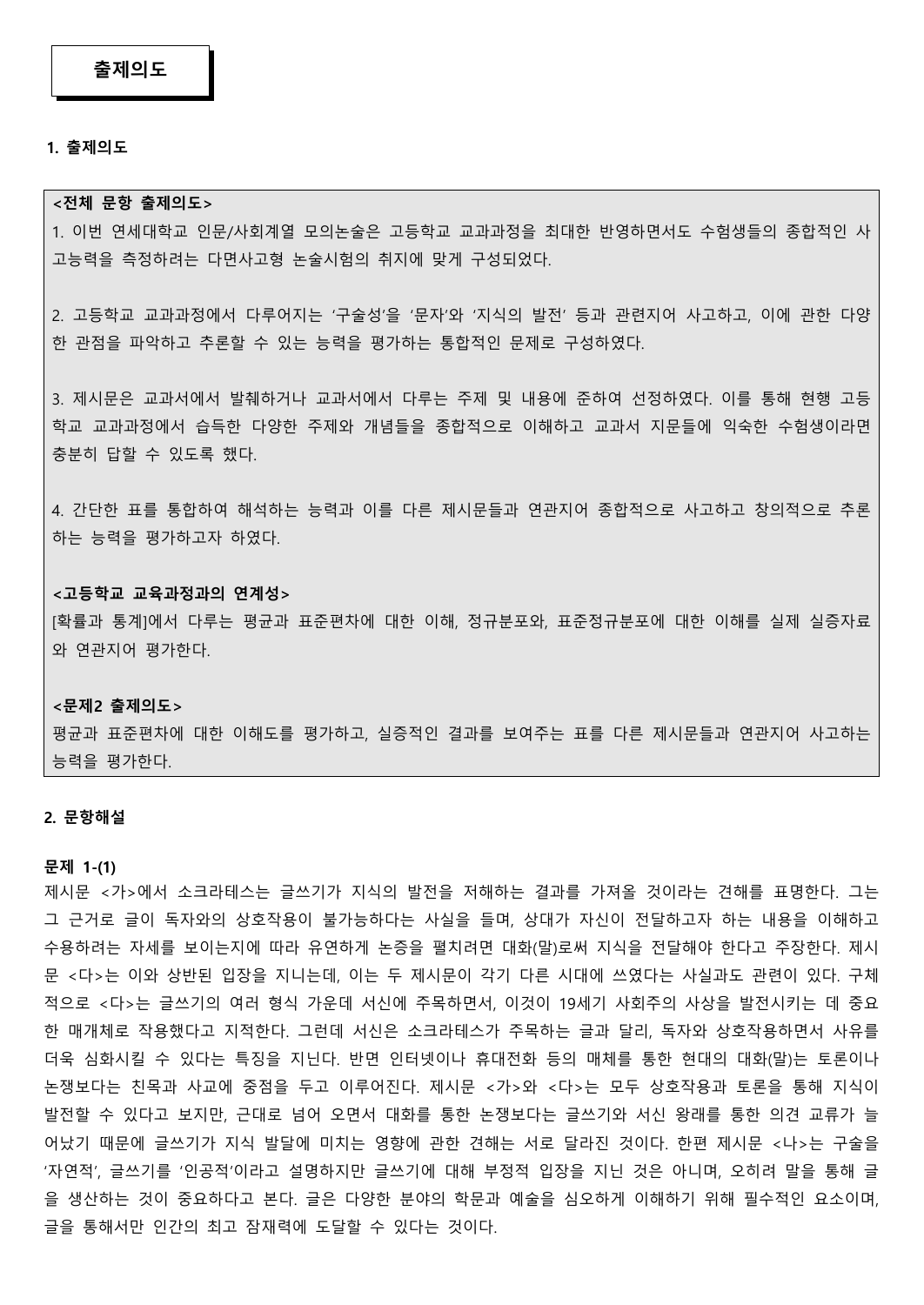#### **문제 1-(2)**

제시문 <나>와 <다>는 기술 발달로 인해 새로 등장한 텔레비전이라는 매체의 작용에 대해 상반된 입장을 드러낸 다. 제시문 <나>의 입장에서는 제2의 구술성과 관련된 매체인 텔레비전이 개개인을 하나의 거대한 공동체로 통합하 는 역할을 한다는 점에 주목할 것이다. 그에 따르면, 대만 여성들은 텔레비전 드라마가 전달하는 가치와 교훈을 자 신들이 처한 상황에 적용시켜 내면화할 수 있었고, 인터넷 게시판과 같은 소통 창구를 통해 공동체 의식을 갖고 서 로 연대하며 활발히 상호작용했다. 반면 제시문 <다>의 입장에서는 텔레비전이 각각의 개인에게 고립적으로 내용을 전달하는 데 그치기 때문에, 사람들의 사적인 욕망 충족에만 긍정적으로 작용할 뿐 공동체 의식의 증진에는 별로 기 여하지 못한다고 평가할 것이다. 그에 따르면, 미국의 텔레비전 드라마가 대만 등 세계 곳곳의 시청자들에게 수용된 다는 점에서 텔레비전은 세계화를 촉진하는 효과를 가진다. 그러나 인터넷 게시판을 통한 간단하고 즉흥적인 논의들 은 대중이 서로 깊이 있게 사고하고 소통하며 연대하도록 만들지는 못하므로, 텔레비전이 세계시민주의에 유익한 결 과를 가져온다고 말할 수는 없을 것이다.

#### **문제 2-(1)**

제시문 <라>는 서울시의 특성을 어떻게 접근하느냐에 따라, 연구의 결과로 얻어지는 표준편차가 달라짐을 설명하고 있다. 서울시를 500만 이상의 대규모 도시로 가정하는 경우에는 표준편차가 5점이며, 서울시를 아시아 도시로 가정 하는 경우에는 표준편차가 10점이었다. 따라서 두 경우 모두, 평균적으로 디지털 매체의 사용량이 3% 증가할 때 공 동체 의식의 점수가 10점으로 하락하지만, 대규모 도시로 가정하는 경우보다 아시아 도시로 가정하는 경우에 표준 편차는 2배로 커지게 된다. 따라서, 대규모 도시로 가정하는 경우에 예상되는 공동체 의식 점수의 하락이 평균을 중 심으로 더 집중되어 있으며, 이에 따라 서울시의 대책은 더 큰 확실성을 가지고 세워질 수 있다.

#### **문제 2-(2)**

문제2-(2)는 이메일 사용량, 독서량, 협업 미디어 사용량과 공동체 의식간의 관계를 나타내는 표를 제시문 <나>, <다>와 연결해서 분석하기를 요구한다. [표 1]에서 주목해야 할 점은 이메일 사용량이 적어지면 공동체 의식도 낮아진다는 것이다. 이는 제시문 <나>에서 설명하는 글쓰기나 literacy, 또는 제2의 구술성(secondary orality)의 중요성과 연결된다고 할 수 있다. 한편 [표 1]의 결과는 제시문 <다>에서 이야기하는 전자우편이 세계시민주의에 부정적인 영향을 미친다는 주장과는 상반된 것이다. [표 2]를 살펴보면, 독서량이 적은 경우, 독서량이 많은 경우와 비교해서 공동체 의식이 매우 낮다는 것을 알 수 있다. 이는 제시문 <다>에서 강조하는 서간 문학이나 글쓰기의 중요성과 연결된다고 하겠다. [표 3]의 경우, [표 1]과 유사하게 협업 미디어의 사용이 공동체 의식을 증가시킨다는 점을 알 수 있다. 그러나 [표 3]이 [표 1]과 다른 점은 협업 미디어가 이메일에 비해 상대적으로 공동체 의식을 더 강화시킬 수 있다는 것이다. 이는 협업 미디어가 이메일에 비해 제시문 <나>에서 강조하는 제2의 구술성(secondary orality)에 더 적절한 미디어임을 나타낸다고 하겠다.

#### **3. 채점기준**

#### **문제 1-(1)**

글쓰기와 지식 발전에 관한 세 지문의 주장 가운데 하나 이상을 정확히 요약, 기술하지 못함: **하** 세 지문의 주장을 정확히 요약, 기술했으나, 체계적인 비교나 분석이 미흡함: **중** 세 지문의 주장을 정확히 요약, 기술하고 유사성과 차이점에 대해 체계적인 비교, 분석을 제시함: **상**

#### **문제 1-(2)**

제시문 <나>, <다>의 관점을 문제의 박스 내용에 적절히 연결, 적용하지 못함: **하** 제시문 <나>, <다>의 관점을 박스 내용에 연결했으나 제대로 대비시키지 못함: **중** 제시문 <나>, <다>의 관점을 박스 내용에 체계적으로 연결해 해석하고 구체적으로 대비시킴: **상**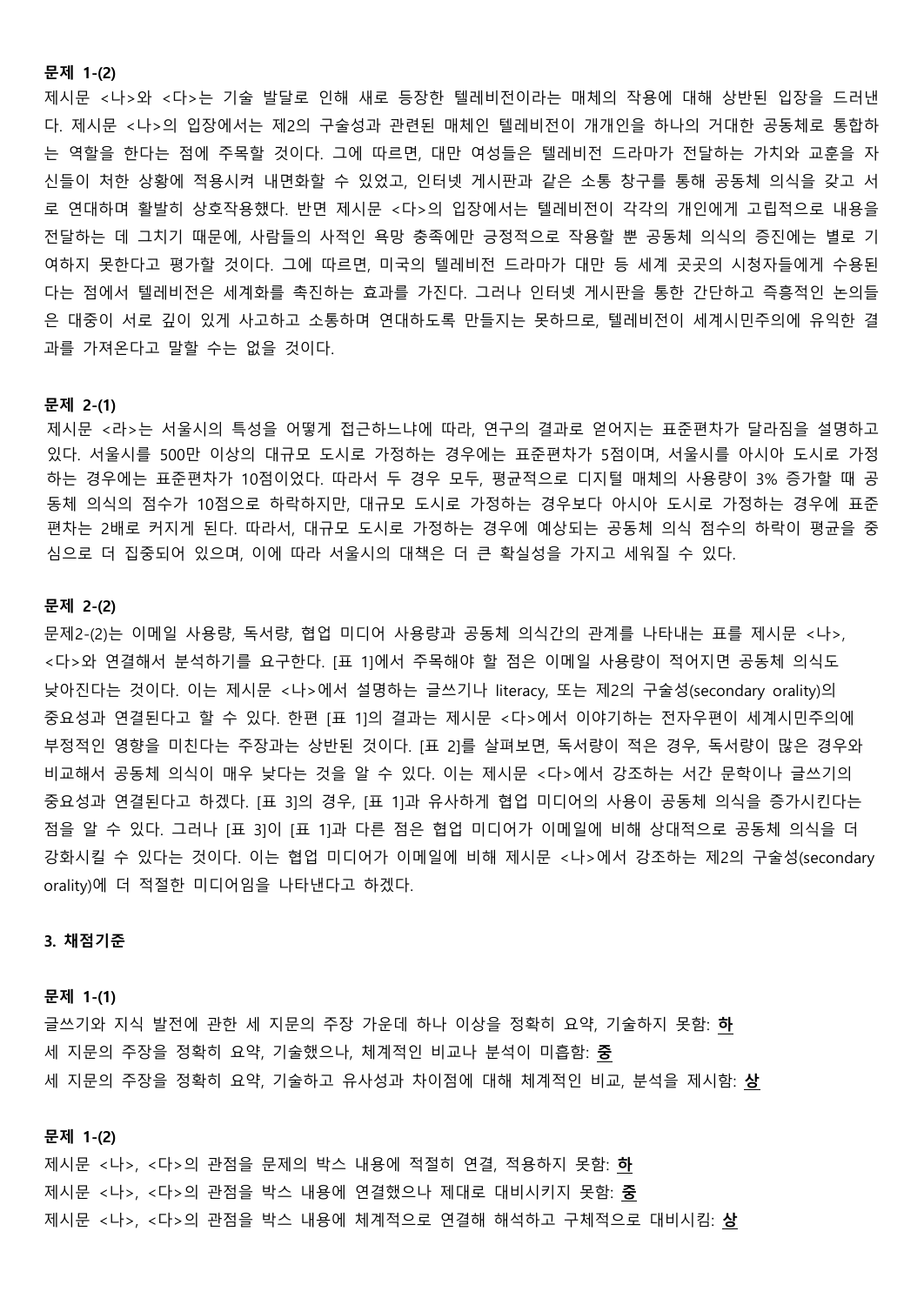**문제 2-(1)**

표준편차의 개념을 제대로 이해하고 있지 못함: **하** 제대로 이해한 표준편차의 개념을 제시문 <라>에서 제시한 연구결과와 연결지어 설명함: **중** 표준편차와 평균에 대한 실질적인 이해를 바탕으로 서울시 대책과 관련된 의미있는 답안: **상**

**문제 2-(2)**

[표 1], [표 2], [표 3]을 제대로 해석하지 못함: **하**

[표 1], [표 2], [표 3]을 제대로 해석하고 이를 제시문 <나>, <다>와 연결지어 설명함: **중**

[표 1], [표 2], [표 3]을 제대로 이해할 뿐 아니라 [표 1]과 [표 3]의 결과의 차이를 명확히 구분하며 제시문 <나>, <다>와 적절히 연결시키는 답안: **상**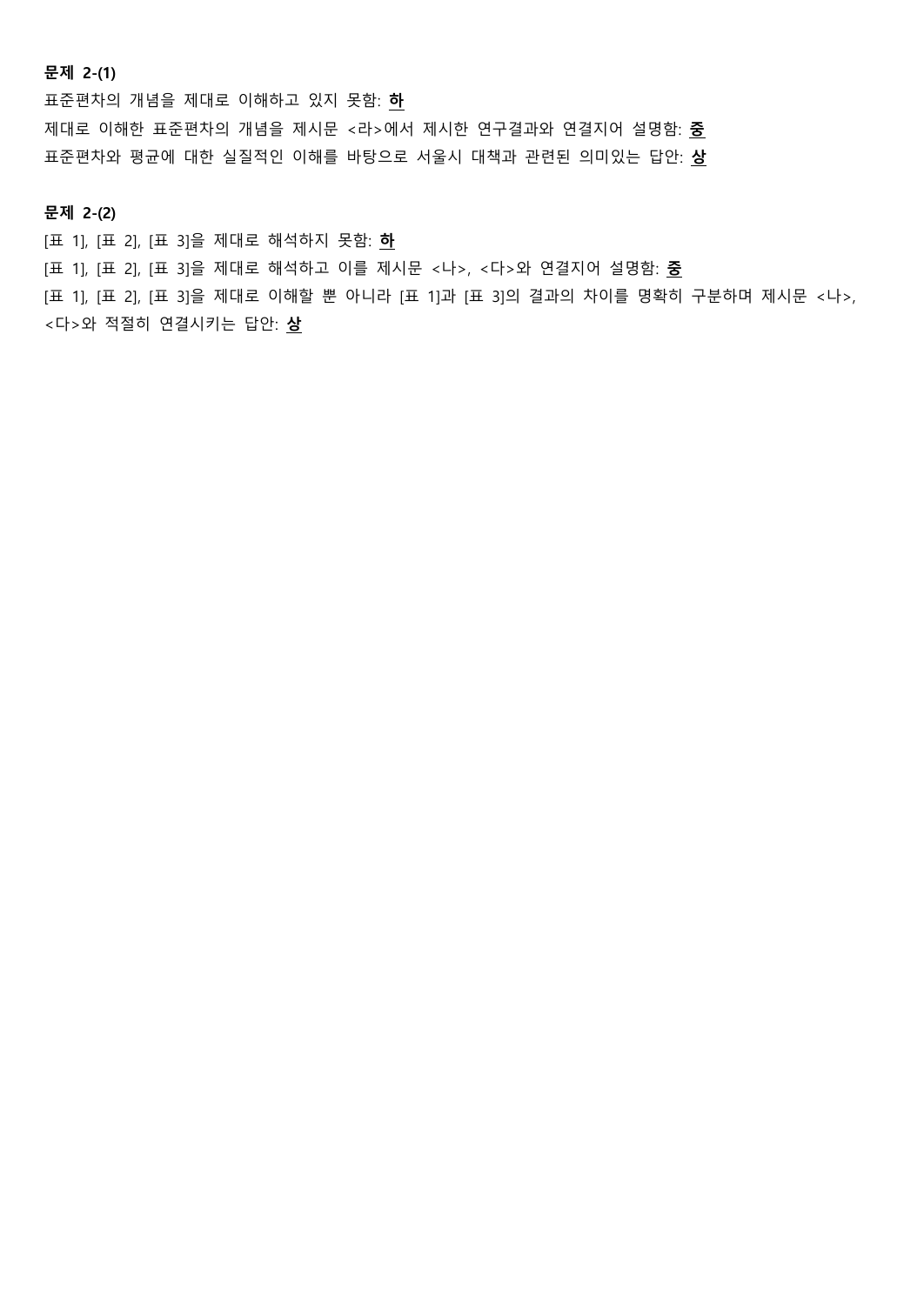#### **문제 1-(1)**

#### **[좋은 답안의 예]**

제시문(가)는 테우트와 타무스의 일화를 들어 글쓰기가 지식 발전을 막는 장애물이라는 입장을 보여준다. 앎을 형상 화한 문자는 그림과 같이 고정된 시각적 이미지일 뿐 그것이 상황에 맞게 누군가와 상호 소통할 수도 없으며, 문자 사용으로 인해 사람들은 스스로 기억하려 하지 않고 문자에 의존하여 무언가를 상기할 뿐이라는 것이다. 반면 제시 문(나)와 (다)는 글쓰기가 지식 발전을 촉진한다고 생각한다. 우선 제시문(나)는 인공적 기술이라고 할 수 있는 글쓰 기가 지식을 기록, 축적하고 전달함으로써 인간의 정신을 고양하고 잠재력을 향상시키는 데에 도움이 된다고 본다.<br>제시문(다)는 19세기 사회주의자들의 서신 교환의 예를 들어, 글쓰기가 지식 발전에 도움이 된다는 입장을 취한다.<br>글쓰기를 통해 그들은 사고를 합리화하고 체계화하며, 국경을 넘나드는 진정한 소통을 통해 사람들 간의 연대를 강 화하고, 지식인들의 창조성을 꽃피울 수 있었다는 것이다. 한편, 제시문(가)와 제시문(다)는 상호작용과 소통을 통해 지식이 발전한다고 본다는 점에서 공통적이라 할 수 있지만, 제시문(가)는 그것이 말을 통해 가능하다고 보았다면,<br>제시문(다)에서는 말을 통한 일시적 대화와 달리 서신 교환과 같은 진지한 글쓰기를 통해 진정한 소통과 사유의 발 전이 가능하다고 본 것에서 차이를 발견할 수 있다.

#### **[설명]**

문제의 요점을 잘 파악하고, 각 제시문에서 이와 관련된 주장을 상당히 정확히 파악하였다. 우선 글쓰기가 지식 발 전에 도움이 되는가의 여부에 따라 제시문(가)와 제시문(나)(다)를 구분하고, 제시문 안에서 그 근거를 잘 찾아내 요 약했다. 아울러 제시문(가)와 제시문(다)에서 '상호작용과 소통'이 지식 발전에 도움이 된다는 입장이 공통적이면서도,<br>글쓰기가 그 소통에 도움이 되는가에 대한 입장은 다르다는 점까지 포착하여, 한층 깊이 있고 입체적 분석을 한 점 이 돋보인다.

#### **[좋지 않은 답안의 예]**

(가)에서는 테우트와 타무스의 대화를 통해 글쓰기의 관점을 나타내고 있다. 테우트는 문자의 아버지로서 글을 통한 배움이 훌륭하다고 하고 있지만 타무스는 문자가 사람들을 무관심하게 해서 진정으로 배웠다고 착각하게 만든다고 하고 있다. (나)에서는 원래 말하고 쓰는 것은 인공적이라고 말하며 글쓰기는 꼭 필요하다고 주장하고 있다. 또한 오 늘날은 말하기 기법보다는 쓰는 활동이 더 학습이 잘된다고 하고 있다. (다)는 19세기 감옥처럼 현대에도 자발적인 자택감금을 하여 의사소통을 많이 한다고 하고 있다. 하지만 19세기에 좋은 영향을 끼쳤던 글쓰기는 오늘날 미디어 의 발달에 따라 사적인 것이 되었다고 하고 있다.

#### **[설명]**

이 답안의 경우 우선 각 제시문의 주장을 정확히 파악, 기술하지 못하였다. 우선 제시문(가)의 경우 소크라테스와 파 이드로스의 대화를 통해 제시문(가)의 전체적 주장을 파악한 것이 아니라, 그 안에 삽화로 들어간 테우트와 타무스 각각의 주장을 단순히 병렬하였다. 또한 제시문(나)의 주장에 대해서도 정확한 독해가 이루어지지 않았고, 제시문(다) 에 대해서도 오독한 흔적이 보인다. 게다가 질문의 요점인 '글쓰기와 지식 발전의 관계'에 대한 각 제시문의 입장이 어떠한지에 대한 답이 뚜렷이 제시되지 않았다.

#### **문제 1-(2)**

#### **[좋은 답안의 예]**

(나)의 입장에서는 이 사례를 긍정적으로 평가할 것이다. 인터넷 게시판과 같은 전자 매체가 글쓰기의 도움을 받아 대만 고학력 여성들이 자의식적인 대화를 가능하게 했다. 그들은 글쓰기를 통해 자신들의 문제를 해결해 나가며 그 들의 의식이 가진 가능성을 최대한 실현하고 있다. 또 그 과정에서 대만 여상들 간의 공동체 의식도 형성하고 있기 때문이 이 사례는 바람직하다. 또 텔레비전을 통해 미국의 정서적 문화가 대만의 정서적 문화에 긍정적 영향을 미친 것도 바람직하다고 평가할 것이다.<br>그러나 (다)의 입장에서는 이 사례를 부정적으로 평가할 것이다. 인터넷 게시판에 올리는 글은 전달 속도가 너무 빠

르기 때문에 말하기의 성격을 더 많이 띤다. 따라서 대만 여성들의 토론은 서로의 사고에 대해 진정한 논쟁을 벌이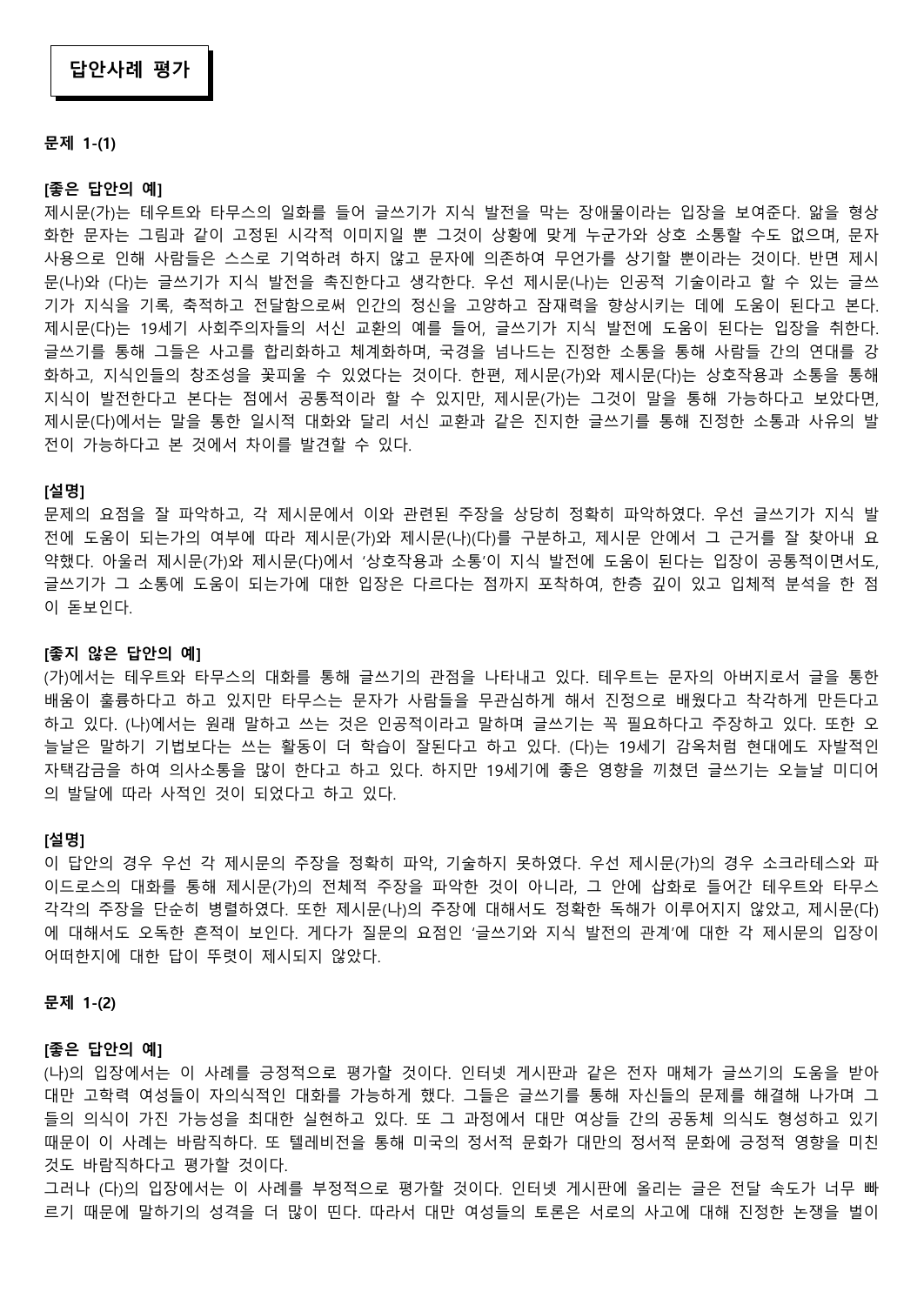는 것이 아니며, 일관적인 이론들을 정립할 수 없는 대화이다. 즉 그들의 대화는 사적인 영역을 확장시키며, 텔레비 전의 드라마를 통해 개인적 만족을 추구하는 과정 또한 세계민주주의를 해하는 사적인 것이다. 그러므로 이 사례는 세계 시민 간의 대화를 활성화시키지만 진정한 공동체의 연대는 이루지 못하게 하는 전자 기술의 악영향을 보여준 다.

#### **[설명]**

기술 발달로 인해 새로 등장한 TV라는 매체의 작용에 대해 제시문 (나)와 제시문 (나)가 취하고 있는 상반된 관점을 정확하게 파악하고 있다. 또 이를 토대로 대만 고학력 여성들 사이에 인기를 끌었던 미국 TV 드라마 사례를 정확하 게 분석함으로써, 제시문 (나)의 경우 미국 TV 드라마가 지구촌의 형성을 바탕으로 새로운 공동체 의식의 추구에 대 해 긍정적인 입장을 보여주는 반면, 제시문 (다)의 경우 인터넷 게시판을 통한 상호작용이 세계시민주의에 유익한 결 과를 가져온다고 말하기 힘들다는 점을 잘 분석하고 있다.

#### **[좋지 않은 답안의 예]**

사례에 대한 (나)의 의견은 드라마가 영감, 대안을 제공하며 그렇게 나쁜 것은 아니라고 하고 있다. 그래서 더 영향 을 미치고 공감을 불러왔다. (다)의 의견은 드라마를 통해 개인적인 욕구를 충족시키고, 접근이 빨라서 인식 변화가 더 쉽게 일어난다고 하고 있다.

#### **[설명]**

이 답안은 제시문 (나)와 제시문 (다)의 관점에서 사례를 정확하게 평가하지 못했다. 제2의 구술성과 관련된 매체인 TV가 개인들을 하나의 거대한 공동체로 통합하는 역할을 한다는 점에 주목하는 제시문 (나)의 견지에서 보자면, 대 만 여성들은 TV 드라마가 전달하는 가치와 교훈을 자신들이 처한 상황에 적용시켜 내면화할 수 있었고, 인터넷 게 시판과 같은 소통 창구를 통해 공동체 의식을 소유한 채 활발한 상호작용을 하면서 서로 연대한다고도 볼 수 있다 는 점을 잘 파악하지 못했다. 더욱이, TV가 개인들에게 고립적으로 내용을 전달하는데 그치므로 사적인 욕망충족에 만 긍정적인 작용을 할 뿐 공동체 의식의 증진에는 크게 기여하지 못할 것이라고 평가하는 제시문 (다)의 관점도 이 사례에 구체적으로 적용하지 못했다.

## **문제 2-(1)**

#### **[좋은 답안의 예]**

낮은 표준편차에서 알 수 있듯이, 대도시로 여기는 경우가 아시아 도시로 여기는 경우보다, 좀 더 확정적으로 공동 체 점수가 낮아질 것으로 예상할 수 있다. 또는 다르게 표현하자면 전자의 경우가 후자의 경우보다 공동체 의식 감 소의 정도가 좀 더 유사하다는 것이다. 따라서 아시아 도시로 가정하는 경우보다 대도시로 가정하는 경우에, 공동체 의식이 감소할 가능성이 더 확실하다고 여길 수 있다.

#### **[설명]**

표준편차의 크기가 어떠한 의미를 지니는 지를 제대로 이해하고 이를 실제 사례에 적용하려는 노력이 돋보임.

#### **[좋지 않은 답안의 예]**

제시문 [라]는 제2의 구술성과 관련되 디지털 매체의 사용과 공동체 지수의 관계를 보여준다. 일반적으로 디지털 매 체의 사용량이 3%증가하면 공동체 의식은 10점이 내려가는 결과를 보여준다. 그러나 서울시가 500만 이상의 대도 시라면 표준편차는 5점이 된다. 또한 표준펀차가 적을수록 정규분포 그래프의 정점은 낮아진다. 대규모 도시보다 아 시아 도시로 보았을 때가 더 광범위하므로 좀 더 파급력이 강한 대책을 세워야 한다. 다르게 이야기 하자면 대규모 도시라는 측면보다 아시아 도시라고 보는 측면이 더욱 공동체 의식이 낮아진다는 점이다. 끝으로 연세대학교에 감사 의 뜻을 전하는 바이다.

#### **[설명]**

위 답안은 문제지의 지문을 다시 부연, 요약하고 있음. 또한 표준편차가 적을수록 정규분포 그래프의 정점은 낮아진 다고 주장을 하지만, 이러한 사실이 문제에서 묻고 있는 서울시 정책에 대한 함의와 어떠한 관련이 있는지를 설명하 지 않음. 또는, 대규모 도시보다 아시아 도시로 보았을때가 더 광범위하여 좀 더 파급력이 강한 대책이 필요하다는,<br>구체적인 논리적 근거를 제시하지 않는 일방적인 주장을 펼치고 있다. 또한 대규모 도시로 접근하는 경우가 아시아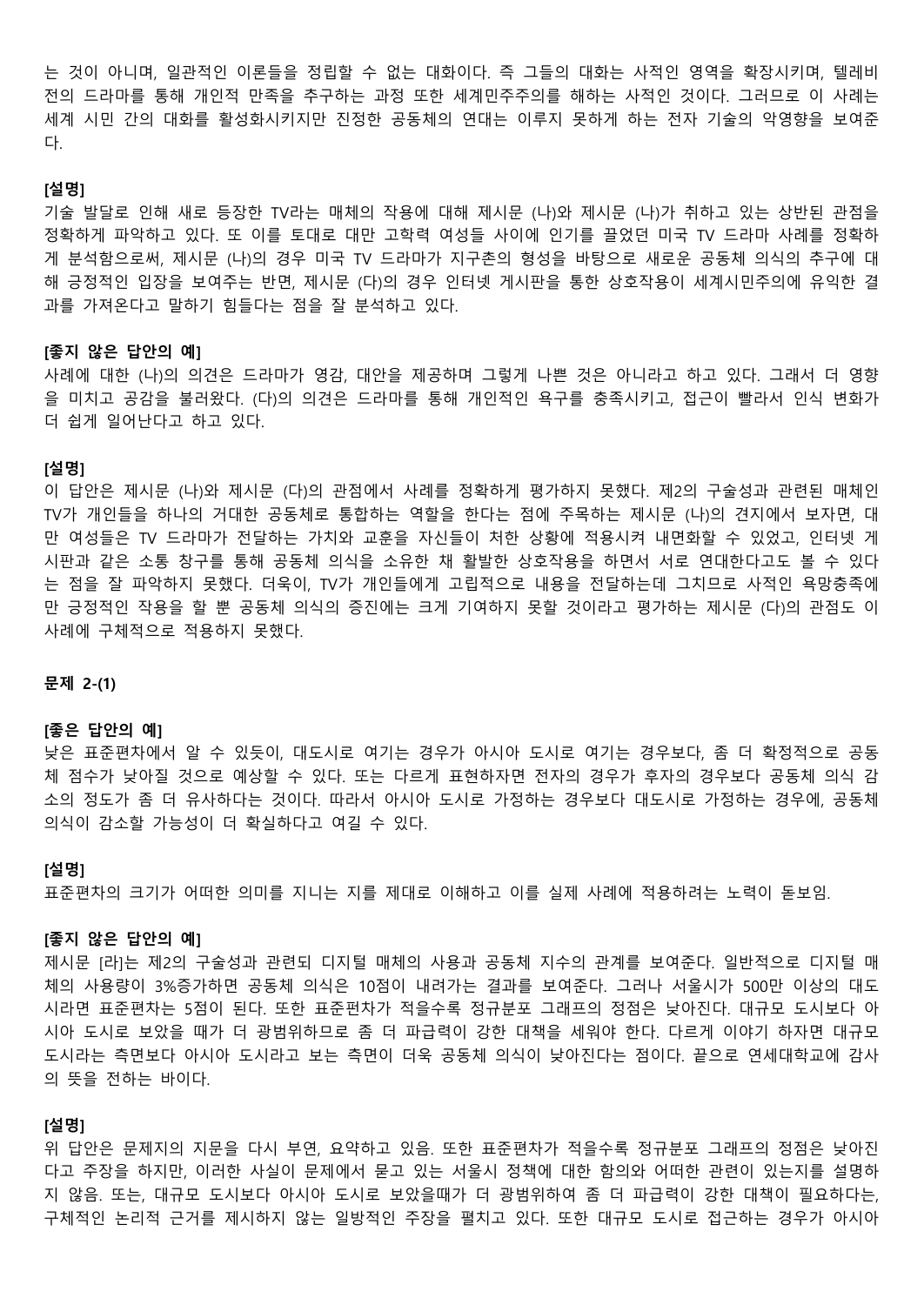도시로 접근하는 경우보다 더욱 공동체 의식이 낮아진다는 서술은 잘못된 서술이다.

문제에 대한 직접적인 답안 이외의 모든 서술은 (예를 들어, "연세대학교에 감사의 뜻을 전하는 바이다"는) 응시자 본인을 알릴 수 있는 단서가 될 수 있기 때문에, 0점 처리가 아니라 아예 결격사유가 되어 불합격 처리가 됨을 주의 하여야 함.

#### **문제 2-(2)**

#### **[좋은 답안의 예]**

[표 1]은 이메일 사용량이 적을수록 공동체 의식이 낮고, 공동체 의식이 높을수록 이메일 사용량이 높다는 것을 알 수 있다. 이를 (나)의 측면에서 보면, 미디어의 발전, 즉 기술의 발전이 공동체 의식 함양에 긍정적인 영향을 줄 수 있다는 것을 알 수 있다. (다)의 측면으로 바라본다면, 제시문 (다)와 [표 1]은 서로 대조됨으로써 둘은 함께 성립할 수 없다. [표 2]의 경우, 독서량이 많을수록 공동체 의식이 더 크다는 것을 알 수 있는데, 이는 독서량이 적을수록 공 동체 의식의 함양이 높다는 것과 상대적으로 차이가 많이 난다. 즉, 독서량의 증대는 공동체 의식 함양의 증대를 뜻 한다. (나)는 인위적으로 쓰여진 글을 말로 혹은 눈으로 읽는 독서를 통해 완전한 잠재성이 실현된다고 보았으므로 이를 긍정적으로 생각할 것이다. 뿐만 아니라 (다)의 관점도 미디어를 통한 독서가 아닌 고전적 방식의 글 읽기는 많 은 시간을 자기 자신에게 몰두하게 함으로써 최상의 도덕적 자각을 얻을 수 있다고 본다. [표 3]은 협업 미디어의 사용이 공동체 의식의 함양에 긍정적 영향을 끼친다는 것을 보여주는 표다. 제시문 (나)는 일반인들이 참여하는 지식 생산에 기여하는 협업 소셜미디어가 공동체 의식의 함양에 긍정적 영향을 끼친다고 본다. 제2의 구술성을 띠는 디지 털 매체들이 구두의 표현을 더 잘하게 이끔으로써 공동체 의식에 도움이 된다고 볼 것이다. (다)는 일반 디지털 매체 와 달리 협업 미디어는 여러 일반인들이 참여하여 그들이 독자적으로 지식을 형성하는 것에 의의를 둔다면 그 관계 가 단순히 소수가 주고받는 감정표현과 대화형식이 아니라면, 그들이 주고받는 말과 표현이 공동체 의식의 함양에 도움이 된다고 볼 것이다.

## **[설명]**

이 답안은 문제의 핵심을 잘 파악하고, 각각의 표와 제시문 (나), (다)의 주장을 연결시키는데 적절하다고 할 수 있 다. 즉, 각각의 표에서 나타난 이메일 사용량, 독서량, 협업 미디어 사용량과 공동체 의식간의 관계를 제시문 (나), (다)의 관점에서 긍정할 것인지, 부정할 것인지에 대해 정확하게 서술하였다. 또한 이메일 사용량과 협업 미디어 사 용량이 제시문 (나), (다)의 주장과도 어떻게 연결되는지 적절히 설명하였다. 추가로 [표 1]의 이메일 사용량과 [표 3] 의 협업 미디어 사용량이 공동체 의식 변화에 어떠한 차이를 주는지를 포함하였다면 출제 의도에 아주 가까운 답안 이 되었을 것으로 여겨진다.

#### **[좋지 않은 답안의 예]**

제시문 (라)의 연구결과를 보면, 세 표 모두 정도의 차이는 있지만, 이메일, 독서량, 협업 미디어 사용량이 적고 공동 체 의식도 낮은 이들의 비율이 가장 높았다. 반면 많고 높은 이는 가장 적었다. 이메일과 협업 미디어 사용량을 크 게 제2의 구술성, 독서량을 제1의 구술성으로 치환해보자. 표 3개에는 공통점도 있으나, (다)는 가장 큰 차이점이 바 로 두, 세 번째 순위의 차이라는 것에 집중할 것이다. 독서량이 많고 공동체 의식이 높은 사람이 이메일이나 디지털 협업 사용량이 많고 공동체 의식이 높은 사람보다 100여명 넘게 많았다. 이는 제1의 구술성이 제2의 구술성보다 공 동체 의식 제고에 더 영향을 미친다는 것을 함의한다고 볼 것이다. 반면 (나)는 제1의 구술성이든 제2의 구술성이든 공동체 의식이 높은 이들은 646명으로 동일하기 때문에 미디어든 글이든, 의식의 재현 자체가 지식 발전에 기여하 는 것에 주목할 것이다. 구술의 모방과 공동체 의식의 비례 관계에 초점을 둘 것이다.

#### **[설명]**

이 답안의 경우 [표 1], [표 2], [표 3]이 제시하는 내용을 충분히 파악하지 못하였다. 즉, 각각의 표에서 이메일 사용 량, 독서량, 협업 미디어 사용량이 많고 적음에 따라서 공동체 의식이 어떻게 다른지의 관계를 살펴보지 못하고, 사 람 숫자만을 통해 제1의 구술성이나 제2의 구술성이 공동체 의식에 영향을 미친다는 평면적인 분석에 머무르고 있 다. 또한 이메일과 협업 미디어에서 보여지는 공동체 의식의 차이가 어떠한 의미를 갖는지 파악하지 못하고 있다.<br>더불어, 각각의 표를 제시문 (나)와 (다)에서의 주장에 견주어 설명하는 데까지 이르지 못하고 있다.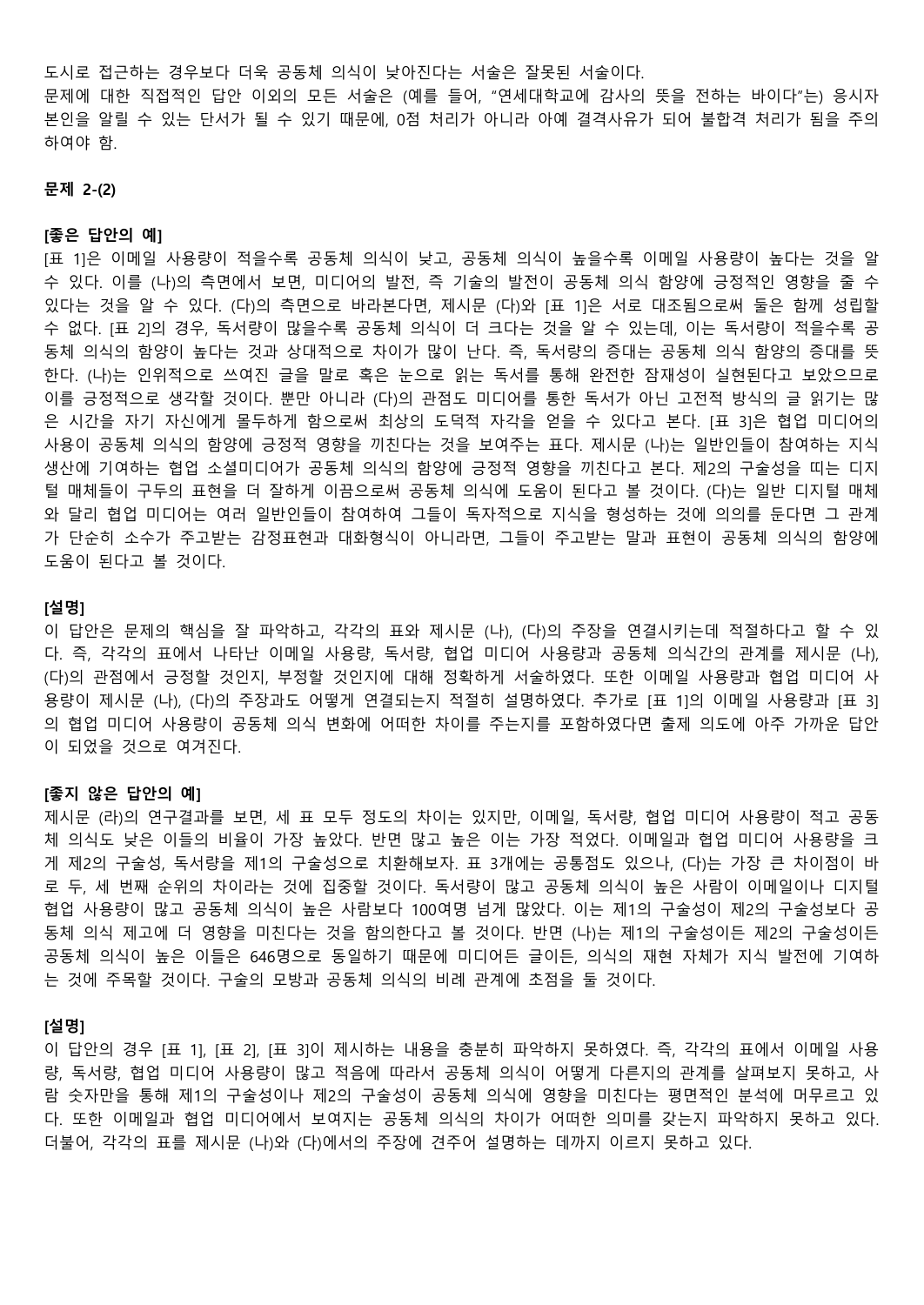#### **[교사 A 검토의견]**

국어의 독해 능력과 사회 문제 분석능력 및 영어 독해 및 이해 능력과 수학적 사고 능력까지 다면적인 사고능력을 갖추고, 각각의 능력들을 종합하여 문제를 해결하도록 구성되어 있는 문제이다. 그간의 논술에 비해 학생들이 문항 을 해결해야 하는 사고의 범주가 확장되었다는 것이 확연한 차이라 볼 수 있다. 그러나 사고의 범주 확장이 난이도 의 상승으로 이어지지는 않을 듯하다. '구술성'과 '문자' 및 '지식의 발전'은 국어 교과의 바탕이 되는 개념이고, 사실 모든 언어의 본질과 연계되는 것으로 학생들이 쉽게 이해할 수 있었으리라 판단된다. 또한 영어 지문인 (나)에 사용 된 단어와 문장의 형태도 평이하여 고교 교육과정을 충실히 이수한 학생이라면 지문의 내용을 이해하고 문제를 해 결하는데 어려움이 없었을 것이다. 제시문 (가)에서는 '말'과 '글'을, (나)에서는 '말'과 '글'의 차이 및 '제1구술성'과 '제 2구술성'의 유사성과 차이점을 중심으로 비교하고 있다. 이러한 비교의 방법은 국어의 설명의 방법 중 가장 기본적 인 것으로 학생들이 문제를 해결하는 과정에서 쉽게 적용하였으리라 생각된다. 제시문 (다)에서는 '서간문학'과 '전자 우편'을 비교하면서 그 차이를 밝히고 있다. 이는 문항 1-(2)를 해결하는데 바탕이 되는 것으로, 학생들이 생활에서 많이 접하는 '전자우편'의 특성을 기반으로 문제를 풀어가는 것이기에 어려움이 없었을 것으로 보인다. 제시문들과 연관된 개념의 설문조사 비율로 구성된 제시문 (라)는 평균과 표준편차에 대한 기본적인 이해를 하고 있는 학생이라 면 충분히 해석할 수 있었을 것으로 판단된다.

최근의 연세대학교 논술 문항이 상당히 평이하고, 사회와 문학 부분에 치우친 면이 강했다면 이번 모의 논술은 보다 다양한 영역에 대한 지식들을 종합할 수 있도록 구성되어 있다는 데서 좋은 평가를 받을만하다. 여러 영역에 관한 지식을 요구하는 문제이지만, 그것이 고교 교육과정을 충실히 이수한 학생이라면 누구나 융합하고 종합하여 해결할 수 있는 문제이기 때문이다. 다면사고형에 보다 접근한 형태로 융합적 인재를 선발할 수 있는 적합한 문항 형태로 보인다.

#### **[교사 B 검토의견]**

제시문 <나>는 고교 영어의 범위를 벗어나지 않는 평이한 수준으로 재구성되어 있다.<br>우선 사용된 어휘의 대부분은 고등학교 1, 2학년 교육과정의 지정 어휘이고, 고교 영어 어휘로 지정되지 않은 단어 에는 각주를 통해 그 정의가 설명되었기 때문에 고등학교 3학년 학생이 충분히 이해할 수 있을 것으로 예측된다. 설 사 보충 설명이 없는 어휘라 해도, 그 개수가 적기 때문에 문맥을 통해 충분히 유추가 가능하다.<br>어휘의 의미를 충분히 이해하고 있다 해도 이들을 맺어주는 어법에 대한 지식이 충분치 않으면 그 의미를 완전하게

파악하기가 어렵다. 하지만 제시문 <나>에 사용된 어법은 고등학교 교과서에서 다루고 있는 어법의 범위를 벗어나 지 않는다. 2개 이상의 절이 문장을 구성하고 있다 해도 그리 길지 않으며 구조가 매우 간결하다.

고등학생들이 수능 지문을 읽으며 가장 어려워하는 부분 중 하나가 불충분한 배경 지식에서 오는 난해함이다. 이는 어휘와 어법에 관한 언어적 지식을 충분히 갖추고 있어도 단기적으로 해결되지 않는 부분이다. 제시문 <나>에서 핵 심 소재로 등장하는 'primary orality'와 'secondary orality'는 단순한 번역을 넘어 배경 지식을 요구하는 용어들인데,<br>두 번째 문단에서 두 가지 용어의 정의, 특징과 의의에 대해 충분히 설명하고 있으므로 이를 파악하는데 큰 어려움 이 없을 것이다. 또한 낯선 용어이지만 그 의미가 '라디오, TV, 소셜 미디어' 등의 현대 매체와 관련되어 있어 쌍방향 적 의사소통에 익숙한 현 세대의 고등학교 학생들이 쉽게 이해할 수 있을 것으로 예상된다.

## **[교사 C 검토의견]**

1. 제시문 분석

제시문<가>는 지식과 지혜를 얻으려면 문자보다는 구술과 대화에 의존해야 한다는 점을 밝히고 있는 글이다. 학생 들 입장에서는 소크라테스의 대화 상황이 제시된 글이어서 다소 당황스러울 수는 있으나 내용 수준은 평범하다. '말,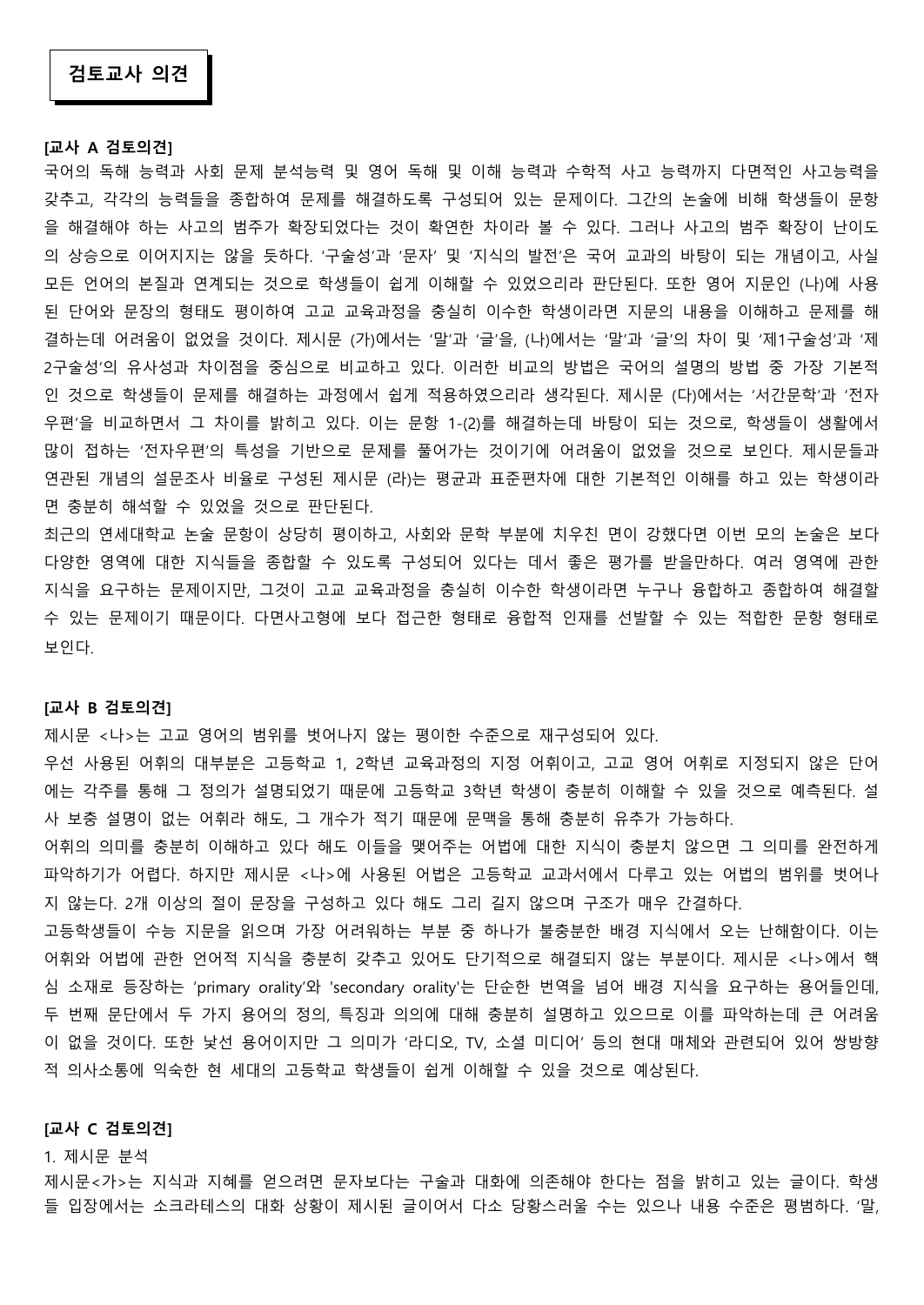문자, 글쓰기, 지식, 지혜' 등 핵심어가 뚜렷이 드러나 있고 비교 대상을 대립시켜 그 특성을 쉽게 풀어 쓴 글이어서 독해에 큰 어려움이 없을 것으로 보인다. '국어Ⅰ'이나 '국어 Ⅱ' 교육과정에서는 다양한 대화상황에 맞는 듣기와 말 하기를 교육하도록 하였고, 이 과정에서 대화의 원리를 이해시킬 것을 강조해왔다. 따라서 제시문의 요점은 학생들 에게 이미 익숙한 내용이다.

제시문<나>는 자연적으로 획득하는 구술에 비해 인위적으로 습득해야 하는 글쓰기의 특징을 비교하면서 상대적으 로 글쓰기의 긍정적 영향력을 강조하고 있다. 제시문에 의하면, 글쓰기는 구술의 도움을 받아 인간 의식을 고양시키 고 잠재력을 만들어낸다는 점에서 글쓰기와 구술은 대립적 관계가 아니다. 또한 디지털 미디어의 발달로 확산된 제2 의 구술성을 전통적인 구술성과 비교하면서 공통점과 차이점을 밝히고 있다. 제2의 구술성의 특징으로는 '큰 집단으 로의 통합과 공동체 의식'을 강조하였다. 이 제시문은 영어로 쓰여 있어 학생들이 심리적으로 까다로움을 느낄 수는 있겠으나 어려운 어휘가 없고 핵심내용도 문장 단위로 드러나 있다. 집중력을 발휘하면 내용 이해에는 큰 무리가 없 을 것으로 보인다. 또한, '국어 Ⅱ' 교육과정에서는 매체에 따라 의사 표현 및 자료의 수용이 달라진다는 점을 이해하 고 비판적 분석 및 책임감 있는 글쓰기를 교육하도록 강조하였다. '문학'에서는 문학을 통해 세계와 인간을 깊이 있 게 이해하도록 함에 따라 학교 현장에서는 글과 인간 정신의 관계를 교육과정 전반에 걸쳐 내면화해왔다. 제시문의 내용을 이해하는 데 있어 부가적인 지식 정보가 필요치 않으므로 영어를 해석했다면 그 요지를 충분히 파악할 수 있을 것으로 보인다.<br>제시문<다>는 서신과 같은 글쓰기가 타인과의 상호작용이나 지식의 공유 및 사유의 발달에 더 큰 영향을 미쳤다는

요지를 담고 있다. 사회주의자들이 감옥 안에 갇혀 있는데도 국경을 넘는 정치적 연대와 사상의 창조를 이루어낸 것 을 서신 교환에서 찾고 있다. 서신의 비교 대상은 전화, 텔레비전, 전자우편, 휴대전화 등 현대 미디어들이다. 이 미 디어를 통한 구어체의 말들은 사람들을 즉흥적으로 만들고 깊이 생각하는 것을 방해하며 고립된 개인을 양산함으로 써 공동체의 연대에 해를 끼친다고 비판하고 있다. 학생들은 '화법과 작문' 교육과정에서 말과 글을 통한 사회적 의 사소통의 성격과 기능을 배웠고 의사소통에 작동하는 사고 과정을 성찰해왔다. '문학' 교육과정에서도 문학이 공동체 의 문제의식을 공유하고 소통하는데 기여할 수 있음을 배워왔다. 또한 '독서와 문법'에서는 정보화 시대에 독서 매체 의 특성을 이해할 것과 시대에 따라 달라졌던 글쓰기의 특징 및 그 사회적 맥락을 학습했다. 그 밖에 사이버 공간에 서의 정보 이해 및 표현과 관련하여 '생활과 윤리', '사회·문화'에서도 특징과 쟁점을 살펴보도록 하고 있다. 교과서에 서 발췌된 제시문은 아니지만 여러 교과를 통해 다각도의 관점에서 반복적으로 다루어본 내용이므로 무난하게 글의 요점을 이해할 수 있다.<br>제시문 <라>는 디지털 매체의 사용이 공동체 의식의 감소를 가지고 온다는 이론의 검토 및 연구 과정을 안내하고

있다. 검토되어야 할 가설이 한 가지 뿐이고, 조사 대상의 조건과 변수가 간단하여 학생들이 내용을 정리하는데 드 는 시간을 단축시켜 주었을 것이다. 또한 평균, 표준편차, 정규분포는 '확률과 통계'에서 이미 배웠던 내용일 뿐 아니 라 학생들이 그 값을 직접 구할 필요도 없고 매우 간략한 수치로만 제시되어 있어 심리적 부담감은 그리 크지 않았 을 것이다.<br>2. 문제 분석

<문제 1-1>은 <가>, <나>, <다>에 나타난 '글쓰기'와 '지식 발전'의 관계에 대한 다양한 관점을 비교, 분석하라고 요구하고 있다. '글쓰기'와 '지식 발전'이라는 논점을 제공하여 비교와 분석의 기준을 분명히 함으로써 학생들이 우왕 좌왕할 여지를 차단한 점에서 제시문을 재독할 때 큰 도움이 되었을 것이다. 또한, '다양한 관점'을 명시함으로써 학 생들이 얼마나 제시문을 체계적이고 분석적으로 읽었는지를 가려낼 수 있어서 변별력을 갖추는 데에도 효과적이다.<br>주체적이고 합리적으로 제시문을 독해한 학생일수록 좋은 평가를 받을 것이다.<br><문제1-2>는 <문제1-1>에서 서술한 내용을 바탕으로 새로운 사례를 평가하도록 하는 문제이다. 학생들은 대만 여

성들이 한 미국 TV 드라마를 본 후 보였던 반응양상을 분석해야 한다. 대만 여성들이 인터넷 게시판에서 활발한 토 론을 벌이면서 새로운 가치관 및 주체성을 정립을 위해 대안을 찾는 모습은 <나>의 '큰 집단으로의 통합과 연대 의 식'과 연결될 수 있다. 그러나 미국 여성들의 감각적 문화와 개인주의적 행동 추구가 내면화된다는 점에서는 <다>의 '즉흥적 문화과 고립된 개인으로 인한 연대의 실패'와도 연결될 수 있다. 제시문의 요점을 현실의 구체적 상황에 적 용하여 평가함으로써 학생들의 이해력과 내용 소화력을 심층적으로 평가하기에 적절한 문제로 보인다. 또한 대만 여 성들의 반응 양상이 우리 주변에서도 흔히 볼 수 있는 모습이어서 특별한 선행 지식 없이도 쉽게 추론해 볼 수 있 다.<br><문제2-1>과 <문제2-2>는 제시문과 [표]에 주어진 내용을 활용하여 논제가 요구하는 방향으로 퍼즐을 맞추는 문제